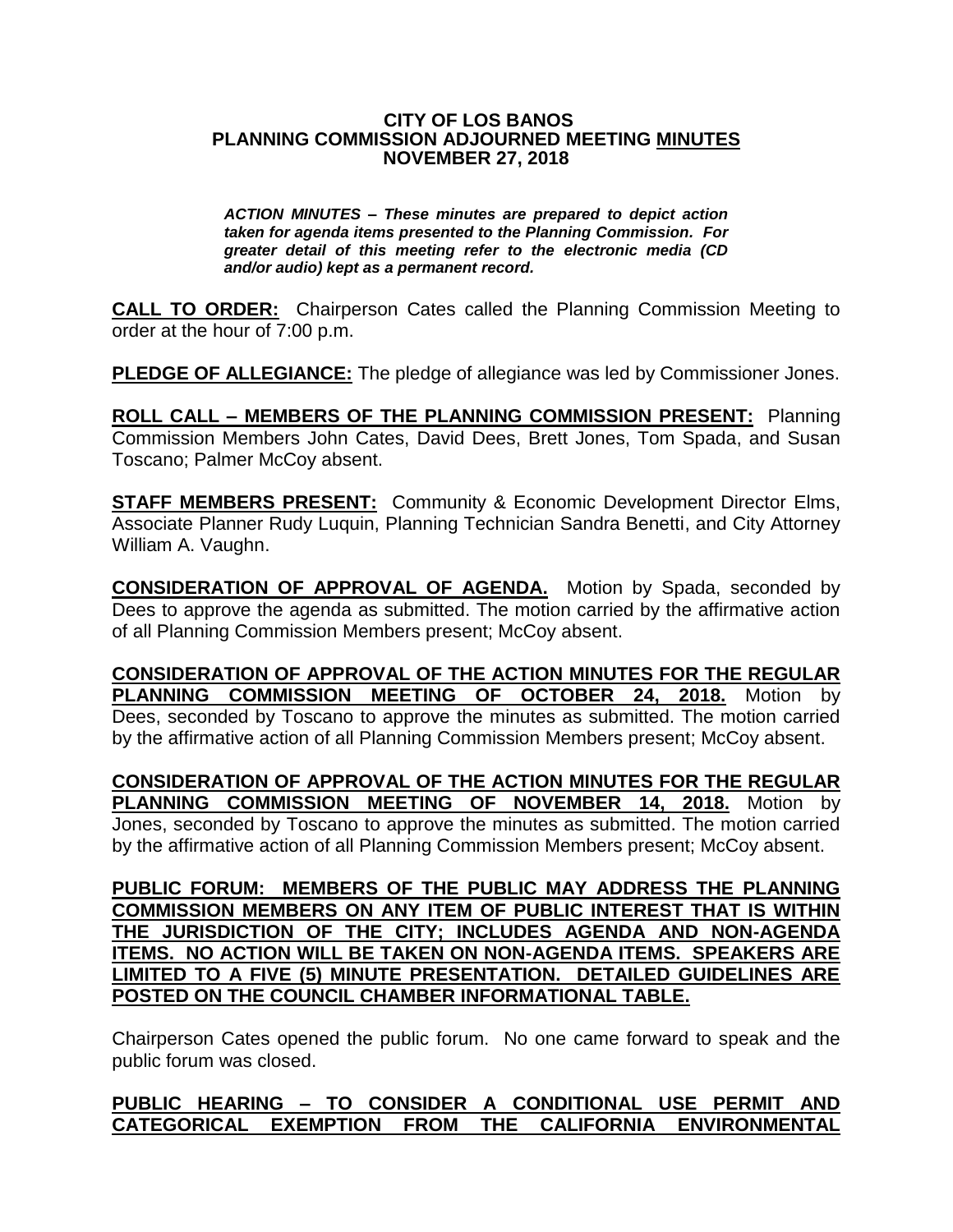**QUALITY ACT PURSUANT TO SECTION 15301 (EXISTING FACILITIES) TO ALLOW THE USE OF A TYPE 21 ALCOHOL LICENSE FOR THE OFF-SALE OF GENERAL ALCOHOL FOR VILLAGE LIQUOR LOCATED AT 2220 E. PACHECO BOULEVARD, MORE SPECIFICALLY IDENTIFIED AS ASSESSOR'S PARCEL NUMBER: 428-160- 029.** Associate Planner Luquin presented the staff report, which included a PowerPoint presentation, and noted receipt of a public comment letter received today from In-Shape Health Clubs, which was read into the public record.

Chairperson Cates opened the public hearing. No one came forward to speak and the public hearing was closed.

Motion by Spada, seconded by Dees to adopt Planning Commission Resolution No. 2018-35 – Finding the Proposed Project to Be Categorically Exempt from the California Environmental Quality Act Pursuant to Section 15301 and Recommending Approval of Conditional Use Permit #2018-13 to the Los Banos City Council to Allow for the Off-Sale of General Alcohol Under a Type 21 Alcohol License for Village Liquor Located at 2220 East Pacheco Boulevard, Suites D & E, More Specifically Identified as Assessor's Parcel Number: 428-160-029. The motion carried by the affirmative action of all Planning Commission Members present; McCoy absent.

**PUBLIC HEARING – TO CONSIDER A CONDITIONAL USE PERMIT AND CATEGORICAL EXEMPTION FROM THE CALIFORNIA ENVIRONMENTAL QUALITY ACT PURSUANT TO SECTION 15301 (EXISTING FACILITIES) TO ALLOW THE USE OF A TYPE 21 ALCOHOL LICENSE FOR THE OFF-SALE OF GENERAL ALCOHOL FOR MI BARRIO LOCATED AT 403 MERCEY SPRINGS ROAD, MORE SPECIFICALLY IDENTIFIED AS ASSESSOR'S PARCEL NUMBER: 082-072-024.** Associate Planner Luquin presented the staff report, which included a PowerPoint presentation, and noted that no comments have been received thus far.

Commissioner Dees spoke of the last approved Conditional Use Permit for Mi Barrio and how there was concern from a nearby church.

Associate Planner Luquin responded that staff has not received any concerns or complaints from anyone regarding Mi Barrio.

Community & Economic Development Director Elms explained that there were no concerns previously from a nearby church regarding Mi Barrio and how they actually had supported Mi Barrio's endeavors and corrected that the church had concerns regarding Circle K's Conditional Use Permit though.

Chairperson Cates opened the public hearing. JAY VIRK, Mi Barrio representative, spoke of his endeavors with this Conditional Use Permit and spoke of how his customers are requesting these sales.

Commissioner Dees congratulated Mr. Virk on having a successful business in Los Banos.

No one else came forward to speak and the public hearing was closed.